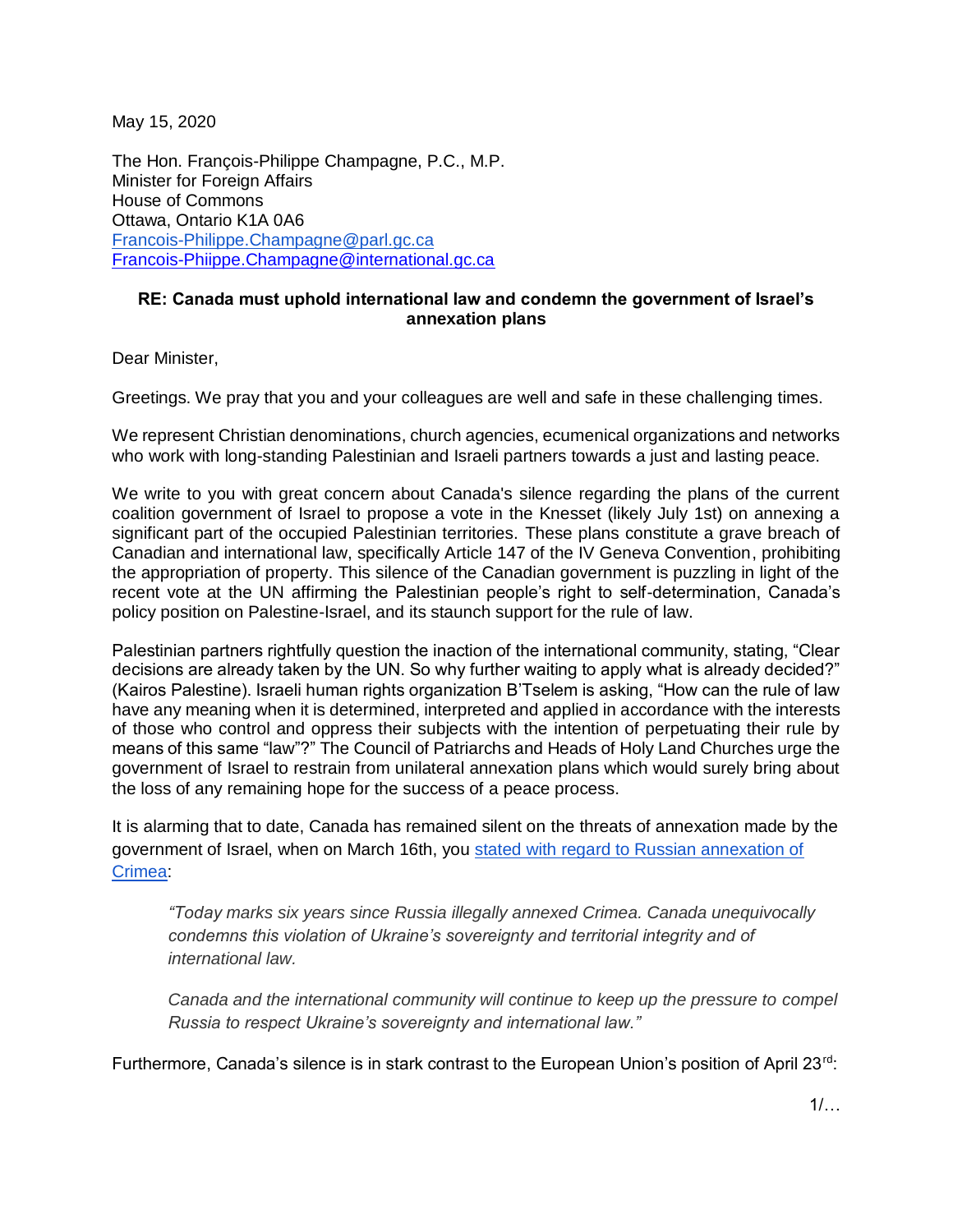*The European Union's position on the status of the territories occupied by Israel in 1967 remains unchanged. In line with international law and relevant UN Security Council resolutions, including resolutions 242 (1967) and 338 (1973), the European Union does not recognise Israeli sovereignty over the occupied West Bank.*

*The European Union reiterates that any annexation would constitute a serious violation of international law. The European Union will continue to closely monitor the situation and its broader implications, and will act accordingly*.

Several European governments have spoken publicly against the government of Israel's plan to annex parts of occupied Palestinian territory, including Ireland and Norway who, like Canada, are running for two seats on the United Nations' Security Council.

In February 2020, you received a number of [letters from a variety of Canadian churches](https://www.kairoscanada.org/kairos-member-churches-and-partners-call-on-canada-to-publicly-reject-the-u-s-administrations-peace-to-prosperity-plan) and civil society organizations, urging the government to publicly denounce the United States administration's 'Peace and Prosperity Plan'. Your office stated that Canada would respond after having studied the plan. We are still waiting for Canada's response on this issue. Decades of ongoing occupation have seen numerous violations of Palestinian human rights allowed to continue without consequence. For example, Canada's non-recognition of Israel's illegal annexation of the Golan Heights carried no consequences. Instead, impunity appears to be winning the day while violations of international law continue unchecked.

We call on the government of Canada to:

- publicly condemn the plans of the government of Israel to annex any and all parts of occupied Palestinian territory;
- publicly denounce the United States administration's "Peace and Prosperity Plan", which explicitly supports this illegal annexation plan;
- work with the European Union and like-minded allies to take all diplomatic and political actions available to hold the government of Israel accountable for violations of international law, including annexation of any and all parts of the occupied Palestinian territories;
- take all diplomatic and political actions available to enforce the rule of law without exception regarding violations of international law; and
- protect the human rights of Palestinians, including their right to self-determination, and to resist occupation and annexation.

The choice is to acquiesce in the face of significant, sustained human rights violations, or to join with those who condemn and work to end those violations. Our choices define us as people and nations. It is our prayer that Canada will choose to be a nation that does not remain silent in the face of illegal actions, but will work alongside other nations to uphold human rights and international law.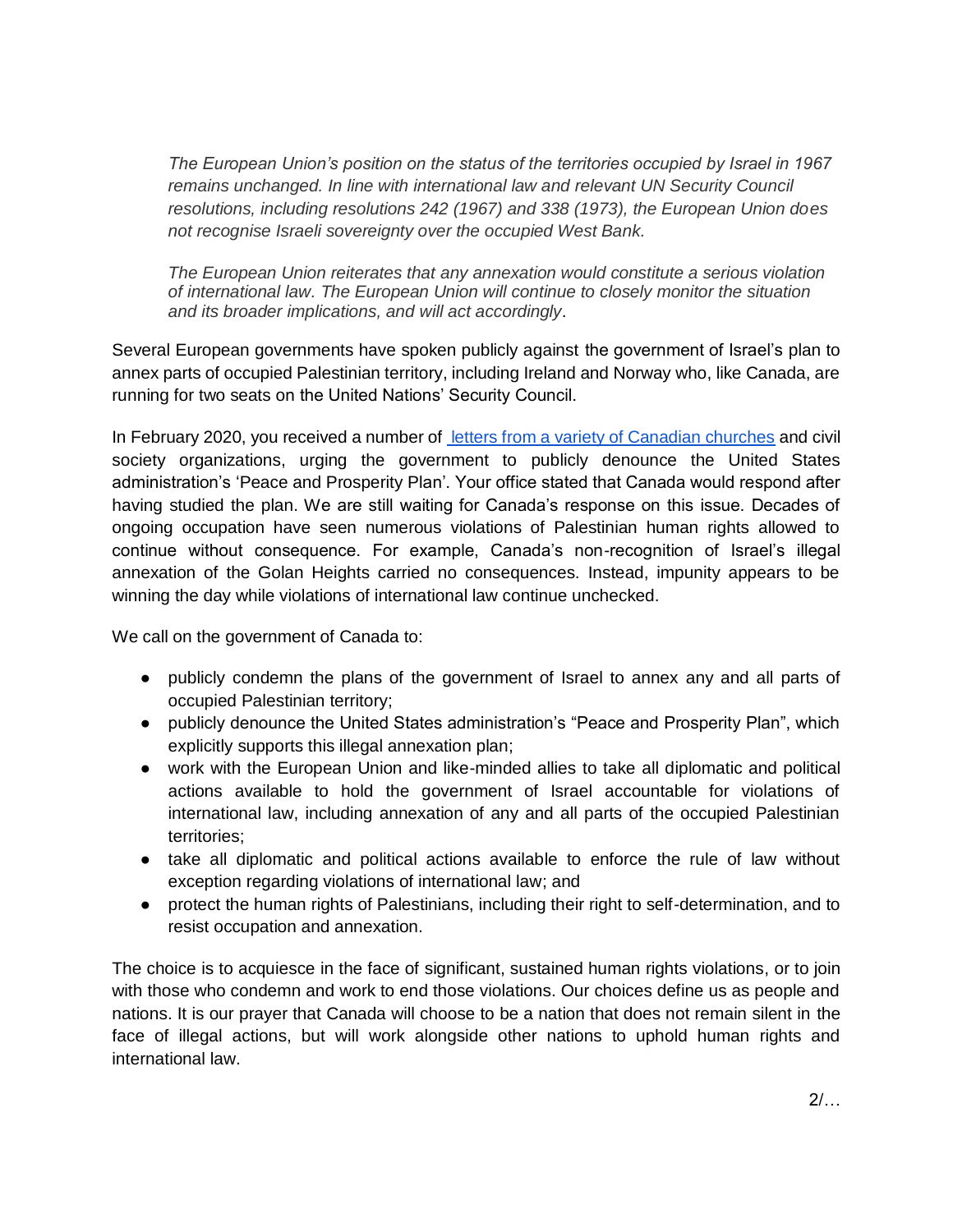We look forward to Canada's prompt response in this regard. We offer our prayers for the healing of the Earth and all its inhabitants.

Yours sincerely,

Junde Michells

The Most Rev. Linda Nicholls Primate, The Anglican Church of Canada

+ Brom Cfolu

The Rev. Susan C. Johnson National Bishop, Evangelical Lutheran Church in Canada

Jan Rose-Mcleonel

The Rev Ian Ross-McDonald General Secretary, The Life and Mission Agency, Presbyterian Church in Canada

Man Sender

Nora Sanders General Secretary, The United Church of Canada

Jennifer Henry Executive Director, KAIROS Canadian Ecumenical Justice Initiatives

Rin. Sar

Rick Cober Bauman Executive Director, Mennonite Central Committee Canada

Pale Odler.

Rula Odeh Chair, Canadian Friends of Sabeel

Anne-Marie Jackson Chair, Catholics for Justice and Peace in the Holy Land

George Bartlett Chair, United Network for a Just Peace in Palestine & Israel

C.c.:

The Right Hon. Justin Trudeau, Prime Minister, P.C., M.P. [Justin.Trudeau@parl.gc.ca](mailto:Justin.Trudeau@parl.gc.ca)